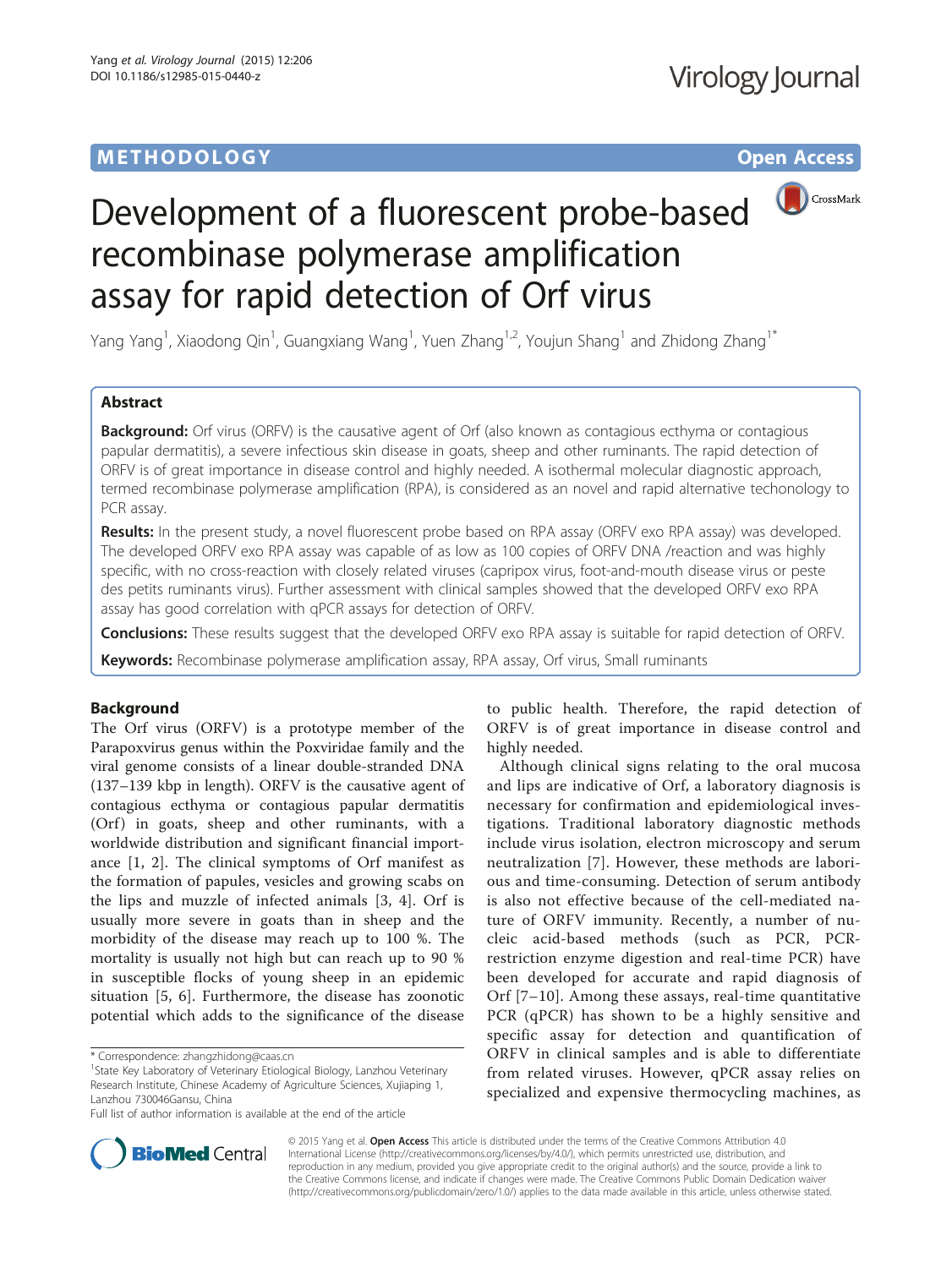a result it is difficult to be used as a "pen-side" test and in endemic areas with low resources.

In recent years, a novel and rapid isothermal molecular diagnostic approach, termed recombinase polymerase amplification(RPA), has been developed as an alternative to PCR assay. The RPA technology employs three core enzymes: a recombinase, a single-stranded DNA-binding protein (SSB) and a strand-displacing polymerase. During the RPA reaction, recombinases first pairs oligonucleotide primers with homologous sequences in duplex DNA. SSB binds to displaced strands of DNA and prevents the primers from being displaced. Then the strand-displacing polymerase begins DNA synthesis at sites where the primer has bound to the target DNA. Real-time detection can be achieved by adding exonuclease III and exo probes to the reaction mixture. Importantly, RPA reaction can be performed between  $37 \sim 42$ C without requirement of any sophisticated equipment. In comparison to loop-mediated isothermal amplification (LAMP) [[11](#page-6-0), [12](#page-6-0)], which requires a larger set of six primers, a higher temperature (62 °C) and a longer run time, RPA is more rapid and simpler to run, which just needs a pair of primers [\[13](#page-6-0)–[15](#page-6-0)], a lower temperature (37 to 42 °C) and a shorter run time (less than 20 min). Since its initial development in 2006, RPA technology has been successfully used for rapid detection of various pathogens [[16](#page-6-0)–[21\]](#page-6-0). In the present study, a fluorescent probe-based RPA assay has been developed and evaluated for rapid detection of ORFV. To the best of our knowledge, a RPA assay has not been developed for detection of ORFV yet. After determination of the sensitivity and specificity of the assay, clinical samples from sheep were tested and compared with results from the corresponding qPCR assay.

### Methods

#### Virus and cells

All viruses used in this study were preserved in our laboratory: ORFV/Vaccine/CHA, ORFV/Gansu/CHA, ORFV/HB/CHA; Capripox virus CHA vaccine strain, Capripox virus/Henan/CHA; peste des petits ruminants virus (PPRV) Nigeria 75/1; foot-and-mouth disease virus (FMDV)/O/CHA, FMDV/A/CHA and FMDV/Asia 1 /CHA. A549 cells were preserved in our laboratory and cultured in minimal essential medium (MEM) containing 10 % fetal bovine serum (FBS) at 37 °C, 5 %  $CO_2$ .

#### Sample preparation

Twenty two field samples  $(n = 22)$  were collected from suspected goats of Orf and eight nasal swabs collected from eight experimentally infected sheep. Swabs were placed immediately after collection in 1 ml phosphatebuffered saline (PBS) and stored at −80 °C until used. To prepare ORFV-spiked tissues lysates, ORFV-free tissues samples of skin, lymphatic nodes liver, lungs, stomach and kidney ( $n = 24$ , three each tissue) were collected from four healthy sheep. ORFV is an epitheliotropic virus, therefore sample of skin tissue was selected. In addition, samples of other tissues were also chosen because various types of tissues are often received in the field diagnostics for differential diagnosis including nonepitheliotropic viruses such as PPRV, so it would be critical to access the compatibility of the developed RPA assay with different tissues matrix. 10 % (w/vol) tissue suspensions were then prepared by homogenizing tissue samples in PBS. Following a brief centrifugation, the homogenized tissue samples were spiked with  $10<sup>4</sup>$ TCID<sub>50</sub> of ORFV/HB/CHA and stored at −80 °C until used. To prepare ORFV infected A549 cells (human lung adenocarcinoma cells, provided by our laboratory), the A549 cells were seeded at  $1 \times 10^6$  cells/well in 6 wellplates and cultured overnight in MEM containing 10 % FBS and incubated overnight at 37  $°C$ , 5 %  $CO<sub>2</sub>$ . Growth medium was removed and 100 μL of ORFV/ Vaccine/CHA, ORFV/Gansu/CHA and ORFV/ HB/ CHA in medium with 2 % FBS was added into their own wells, respectively. Cells in negative control well were maintained in medium with no ORFV. After 1 h of adsorption at 37 °C, the cells were washed gently three times with serum free medium and then maintained in MEM containing 2 % FBS at 37 °C, 5 %  $CO<sub>2</sub>$ . The cells were harvested at 12, 24, 36, 48 and 60 h after inoculation (hpi) and stored at −80 °C until use.

#### DNA extraction

Total DNA was extracted from samples using high pure viral nucleic acid kit (Roche) according to the manufacturer's instructions and eluted in a final volume of 50 μL. Extracted DNA was stored at −80°Cuntil further use.

#### Generation of DNA standard

The ORFV DNA polymerase gene segments (305 bp) were synthesized by Genewiz (Suzhou, China) and cloned into a pUC57 vector, designated as pORFV/ RP1. pORFV/RP1 plasmid DNA were extracted using Plasmid Mini kit I (Promega, USA) and then measured by Nanovue (GE lifescience). The DNA copy number was calculated using the following equation [[18\]](#page-6-0): DNA copy number =  $(M \times 6.02 \times 10^{23} \times 10^{-9})/(n \times 660)$ . The DNA standard was then aliquoted and stored at −80 ° C until use.

#### RPA primers and probe

ORFV-specific RPA primers and probes, based on the highly conserved DNA polymerase gene coding sequence of ORFV, were designed according to RPA guidelines from TwistDx (Cambridge, United Kingdom). All ORFV DNA polymerase gene coding sequence genes were retrieved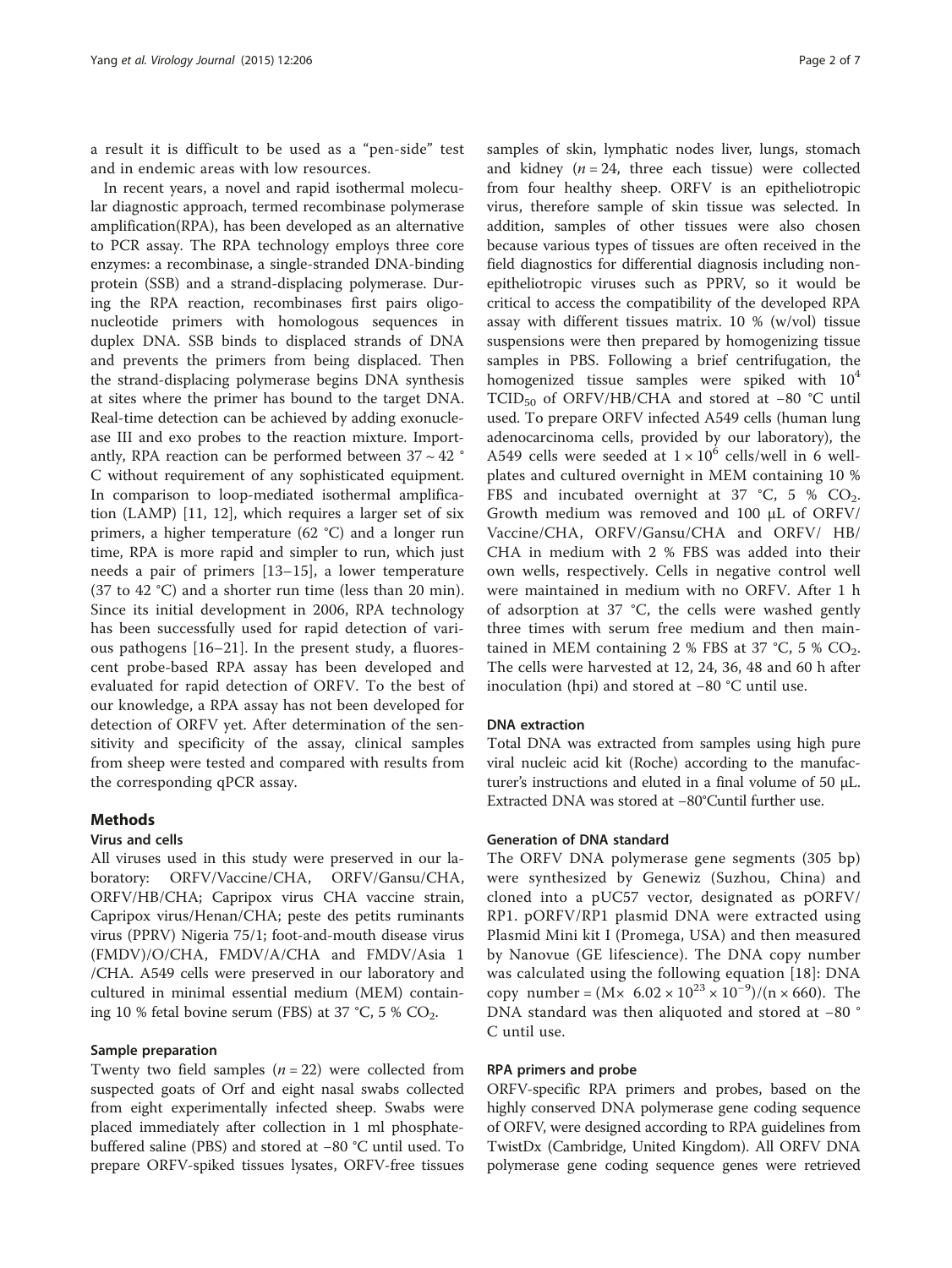from GenBank and multiple sequence alignment of the gene sequences were manually designed based on the ORFV DNA polymerase gene recommendation by TwistDx (Cambridge, UK). All primers and probes were synthesized by Sangon Biotech (Shanghai, China). Probes were synthesized with an inverse arrangement of fluorophore (6-carboxyfluorescein [FAM]), quencher (black hole quencher 1 [BHQ-1]), spacer(tetrahydrofuran spacer[THF]) and block elongation(phosphate[P]).

#### Real-time qPCR assay

Real-time qPCR assay was performed with SYBR ® Select Master Mix on Aglient Technologies Stratagene Mx3005P thermocycler (Life technologies) as previously described [[22](#page-6-0)]. The reactions were prepared as a 20 μL reaction volume containing SYBR® Select Master Mix (2X), the forward and reverse primers (10  $\mu$ M, 1  $\mu$ L each) and 2  $\mu$ L of DNA template. The cycling parameters were as follows: 50 °C for 5 min, 95 °C for 10 min, 40 cycles at 95 °C for 15 s and 60 °C for 1 min. A melting curve analysis was performed using its specific melting temperature to verify the uniqueness of the amplified product. The data were analyzed using Mx3005P System software.

#### Probe-based exo RPA assay

Exo RPA reactions were performed in a 50 μL volume using enzyme pellets from the TwistAmp exo kit (TwistDx, Cambridge, United Kingdom), which consisted of 27.5 μL rehydration buffer, 2 μL template DNA, 2.1 μL of forward and reverse primers (10 μM, BGI.tech), 0.6 μL of RPA exo probe (10 μM, Sangon Biotech), 11.2 μL of ddH2O and 2.5 μL of magnesium acetate (280 mM). The assay was performed on Aglient Technologies Stratagene Mx3005P thermocycler (Life technologies) for 60 cycles at 40 °C for 20s. The reaction was completed in 20 min. Optimal reaction conditions were defined after testing different incubation temperatures (39 to 42 °C), as well as different concentrations of template (0.5 μL to 2 μL) and magnesium acetate (1  $\mu$ L to 2.5  $\mu$ L). During initial experiments, the original 50 μL volume of the RPA reaction was successfully reduced to 25 μL. Fluorescence intensity of FAM was determined every 20 s. A sample was deemed positive if all replicates were three and a half standard deviations (3.5SD) above the background during a defined time range (i.e. after 19 to 20 min of amplification). A threshold time range of 0 to 4 min and 30 s was used.

#### Statistic analysis

Data values are provided as the mean and standard deviation (SD). Statistical analysis was performed using PRISM 5.0 software (GraphPad Software, USA).

#### Results

#### Sensitivity and specificity of ORFV exo RPA assay

Initially in order to determine the most efficient primer pair for ORFV exo RPA assay, three forward primers (F1-F3) and reverse primers (R1-R3) based on different regions of ORFV DNA polymerase gene were designed (Table 1). Nine different combination of primers (i.e. F1/ R1, F1/R2, F1/R3, F2/R1, F2/R2 F2/R3, F3/R1, F3/R2, F3/R3) were then tested with the exo probe ORFV RPA P on  $10<sup>4</sup>$  genome copies of standard DNA. The result showed that the primer set F1/R1 yielded the highest efficiency of amplification (data was shown in Additional file [1:](#page-5-0) Figure S1). Therefore, this pair of primers were employed in ORFV exo RPA assay for further validation.

To test the dynamic range of ORFV exo RPA assay, standard DNA from pORFV/RP1 was diluted 10-fold, ranging from  $10<sup>1</sup>$  -  $10<sup>6</sup>$  genome copies per reaction and then tested by ORFV exo RPA assay. Every run was repeated 8 times. The threshold time was plotted against log (detected molecules), and a semi-log regression was calculated using PRISM 5.0 software (GraphPad Software, USA). As shown in Fig [1,](#page-3-0) the dynamic detection range of the assay spans 5 logs ranging from 6 to 2 log copies per reaction, with the corresponding threshold time ranging from 2 min at  $10^6$  copies/reaction to 10 min at  $10^2$  copies/reaction. This result indicates that ORFV exo RPA assay has a wide

Table 1 RPA primers and probes designed in this study

| Name        | Sequence $(5' - 3')$                      | Genome location(U33419.1) |  |
|-------------|-------------------------------------------|---------------------------|--|
| ORFVRPA F1  | CTAGTAAGCTGTTCGAGATCACCTTGTTCATCATG       | 4465-4499                 |  |
| ORFV RPA F2 | TTCCGACGGACGTATGAATATGTCCATGGTGAACG       | 4530-4564                 |  |
| OREV RPA E3 | CGTATGAATATGTCCATGGTGAACGATGTACCAAC       | 4540-4574                 |  |
| OREV RPA R1 | AGCGTTCATTCAATTCATGTCTGAGGTAAACGGCA       | 4702-4736                 |  |
| OREV RPA R2 | GACCACGTAAAAGTGGTGTTCGAAAAACTTCACAA       | 4651-4685                 |  |
| OREV RPA R3 | GGTAAACGGCAATGATGTTCGTGACAAAGACCACG       | 4679-4713                 |  |
| ORFV RPA P  | AACGTATCCCATGCAGTAAAGCATAGTCCG            | 4582-4631                 |  |
|             | (FAM-dT)C(THF)C(BHQ1-dT)TATAAACTCAGGAAC-p |                           |  |

ORFV RPA F and R, RPA primer; ORFV RPA P, RPA Exo probe; BHQ1-dT, thymidine nucleotide carrying Black Hole Quencher 1; THF, tetrahydrofuran spacer; FAM-dT, thymidine nucleotide carrying fluorescein; P (phosphate), block elongation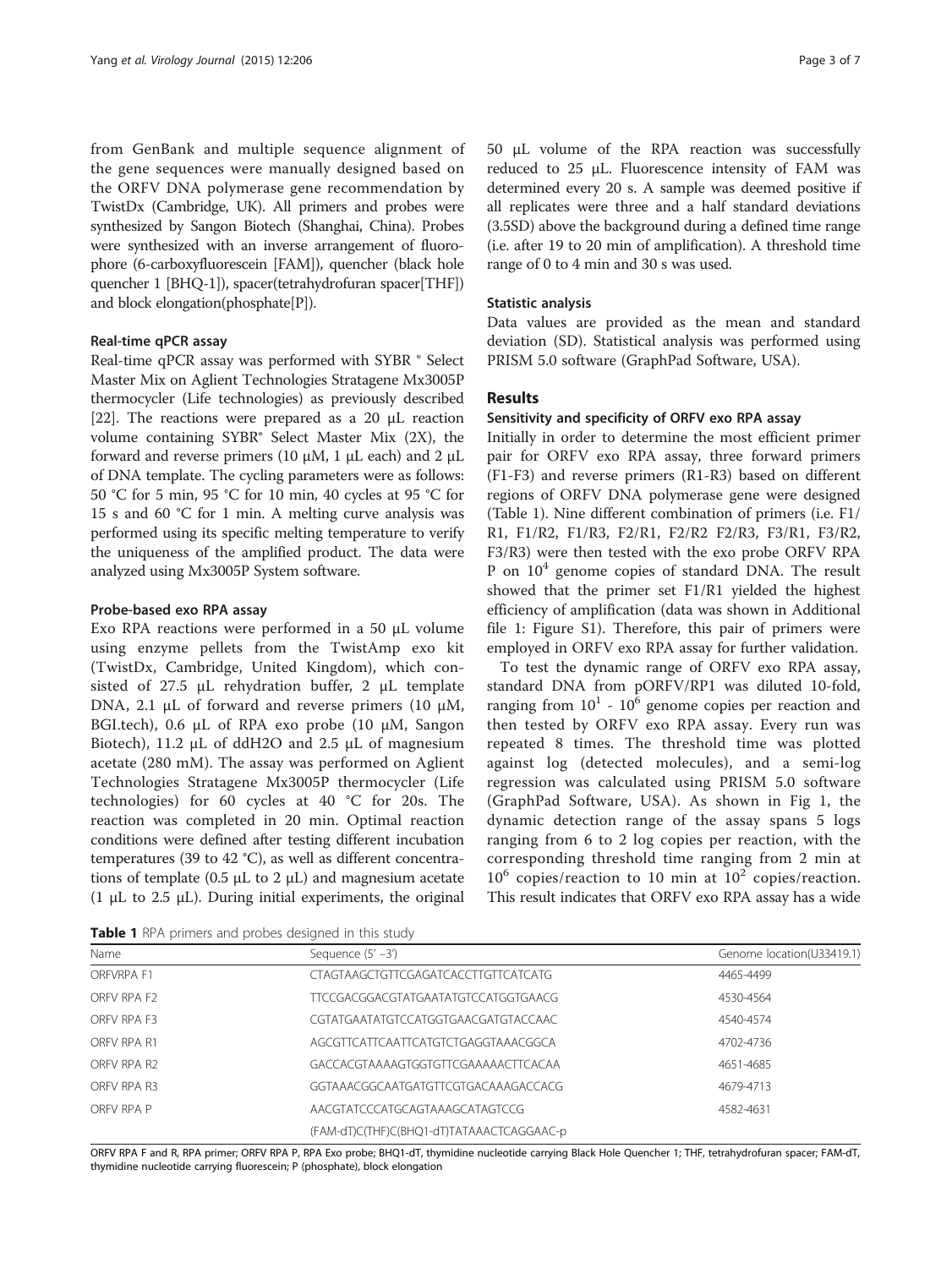<span id="page-3-0"></span>

dynamic range for quantifying target DNA (Fig. 1a, b). The detection limit of ORFV exo RPA assay at 95 % probability was  $10<sup>2</sup>$  copies per reaction (probit analysis,  $p \le 0.05$ ) (Fig 1c). The specificity of ORFV exo RPA assay was determined by cross detection of other viruses that infect sheep and goat epithelium or mucus including FMDV serotypes O, A and Asia 1, PPRV and Capripox virus. No cross detections were observed and all three different ORFV strains could be detected by the developed ORFV exo RPA assay (Table [2](#page-4-0)).

To further determine the sensitivity of ORFV exo RPA assay, extracted ORFV DNA from ORFV-infected A549 cells collected at 12, 24, 36, 48 and 60 hpi were evaluated (2 samples each time point). The amplification of ORFV DNA in ORFV-infected A549 cells was shown successfully from as early as 12 hpi, with threshold time (min) ranging from  $6.8 \pm 0.3$  at 12hpi to  $4.3 \pm 0.4$  at 60hpi. There was no amplification detected in the non-infected A549 cells used as negative control for this assay even through the threshold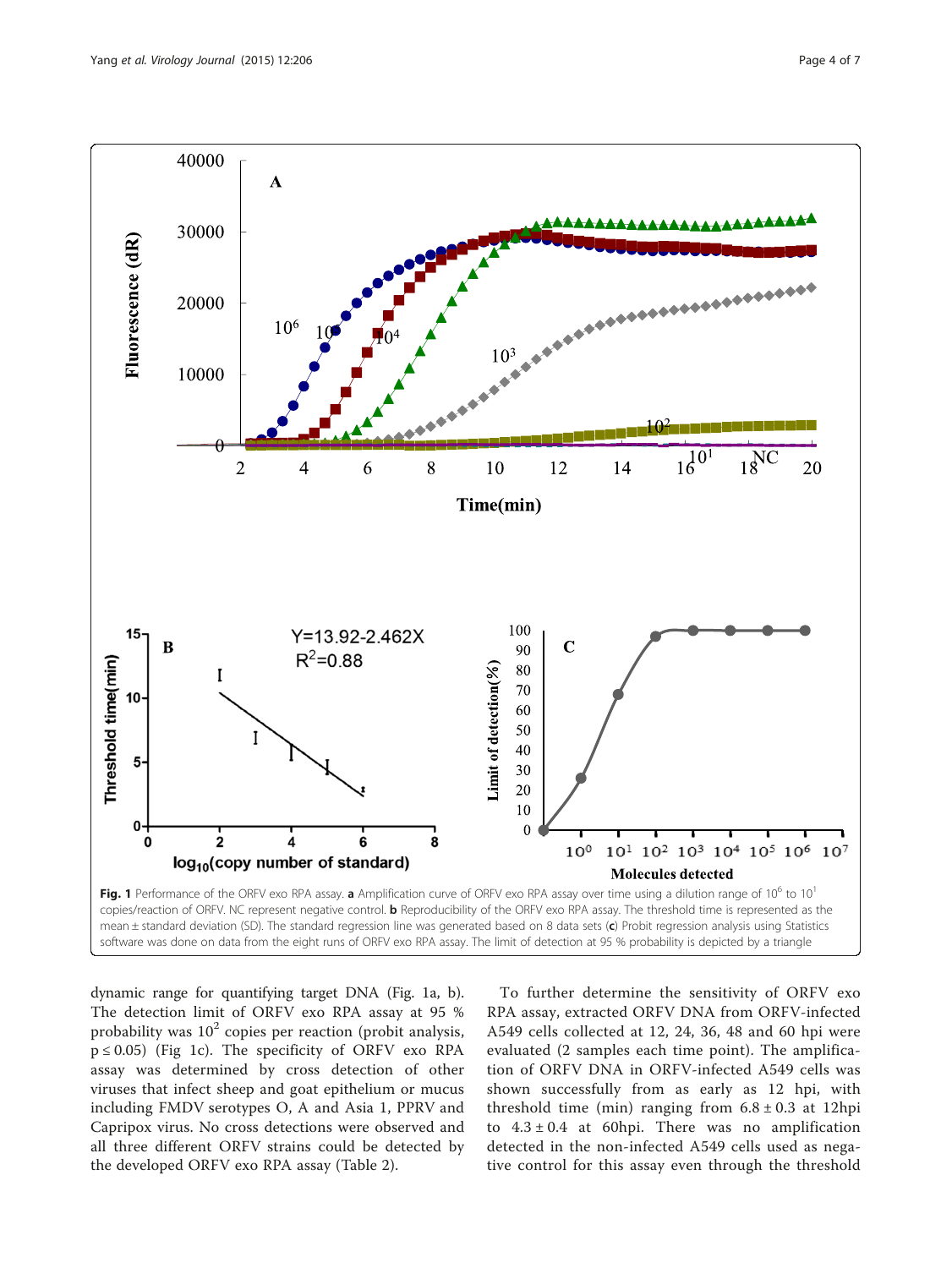<span id="page-4-0"></span>Table 2 Evaluation of the specificity of ORFV exo PRA assay

| Virus specie | Virus strain                 | exo RPA | qPCR      |
|--------------|------------------------------|---------|-----------|
| <b>ORFV</b>  | ORFV/Vaccine/CHA             | 5 min   | 12(CT)    |
| <b>ORFV</b>  | ORFV/Gansu/CHA               | 3 min   | 9(CT)     |
| <b>ORFV</b>  | ORFV/HB/CHA                  | 4 min   | $11$ (CT) |
| Capripox     | Capripox virus/China Vaccine | neg     | neg       |
| Capripox     | Capripox virus/Henan/CHA     | neg     | neg       |
| PPRV         | Nigeria 75/1                 | neg     | neg       |
| <b>FMDV</b>  | FMDV/O/CHA                   | neg     | neg       |
| <b>FMDV</b>  | FMDV/A/CHA                   | neg     | neg       |
| <b>FMDV</b>  | FMDV/Asia1/CHA               | neg     | neg       |
|              |                              |         |           |

neg: negative

time (min) was greater than 30 min. These results were 100 % in agreement with these of real-time ORFV qPCR assay (a CT value ranging from  $23.98 \pm 0.2$ to  $14.8 \pm 0.1$ ). As a further investigation to verify sensitivity, the developed ORFV exo RPA assay was further tested using samples of ORFV-spiked tissues lysates  $(n = 24)$ . Results showed that all the virus-spiked samples were positive for ORFV DNA, with threshold time (min) ranging from  $7.1 \pm 0.4$  to  $5.8 \pm 1.1$ . There was no amplification detected in the non-virus-spiked samples despite threshold time being over 30 min. These results were 100 % confirmed by real-time ORFV qPCR assay (a CT value ranging from  $18.4 \pm 0.8$ ) to  $21 \pm .0.9$ ). Both assays showed the same performance on the samples above and correlation was found between values of the cycle threshold (qPCR) and threshold time (PRA) (R squared 0.64, Fig. 2).



values (x axis) were determined by Excel software

#### Performance of ORFV exo RPA assay on clinical samples

The practicality and efficiency of the ORFV exo RPA assay was evaluated with clinical samples and then compared with real-time ORFV qPCR assay. The clinical samples included twenty two samples  $(n = 22)$  collected from suspected cases of Orf, eight nasal swabs collected from experimentally infected sheep and five samples obtained from healthy goats. There was no amplification detected in samples ( $n = 5$ ) obtained from healthy goats even through threshold time (min) exceeded 30 min. Nasal swabs  $(n = 8)$  were positive for ORFV through ORFV exo RPA assay (average threshold time =  $6.3 \pm 1.3$ , ranging from 4.6 to 8.6). Both results above were 100 % in agreement with these of the real-time ORFV qPCR (average CT value  $21.3 \pm 0.3$ , ranging from 16.6 to 26.2). Of 22 samples collected from suspected cases of the Orf, six samples were determined to be positive by ORFV exo RPA assay (threshold time ranging from 4.3 to 7.3) while eight samples were found to be positive by realtime ORFV qPCR assay (CT value ranging from 15.3 to 32.8). For the two samples found negative by ORFV exo RPA assay, the PCR assay CT value were the lowest (31.8 and 32.8, respectively). Based on a total of 35 samples examined, the sensitivity and the specificity of ORFV exo RPA assay for identification of ORFV was 86 % and 100 % respectively when compared to realtime ORFV qPCR (Table 3).

Table 3 Comparison of ORFV exo RPA assay with qPCR assay on clinical samples<sup>a</sup>

|            |          | qPCR     |                  |    |
|------------|----------|----------|------------------|----|
|            |          | Positive | Negative         |    |
| <b>RPA</b> | Positive | 14       | $\left( \right)$ | 14 |
|            | Negative | 2        | 19               | 21 |
|            |          | 16       | 19               | 35 |

<sup>a</sup>Samples include twenty two samples collected from suspected cases of the orf, eight nasal swabs collected from experimentally infected sheep and five samples obtained from healthy goats. All samples either ORFV or no viral DNAs detected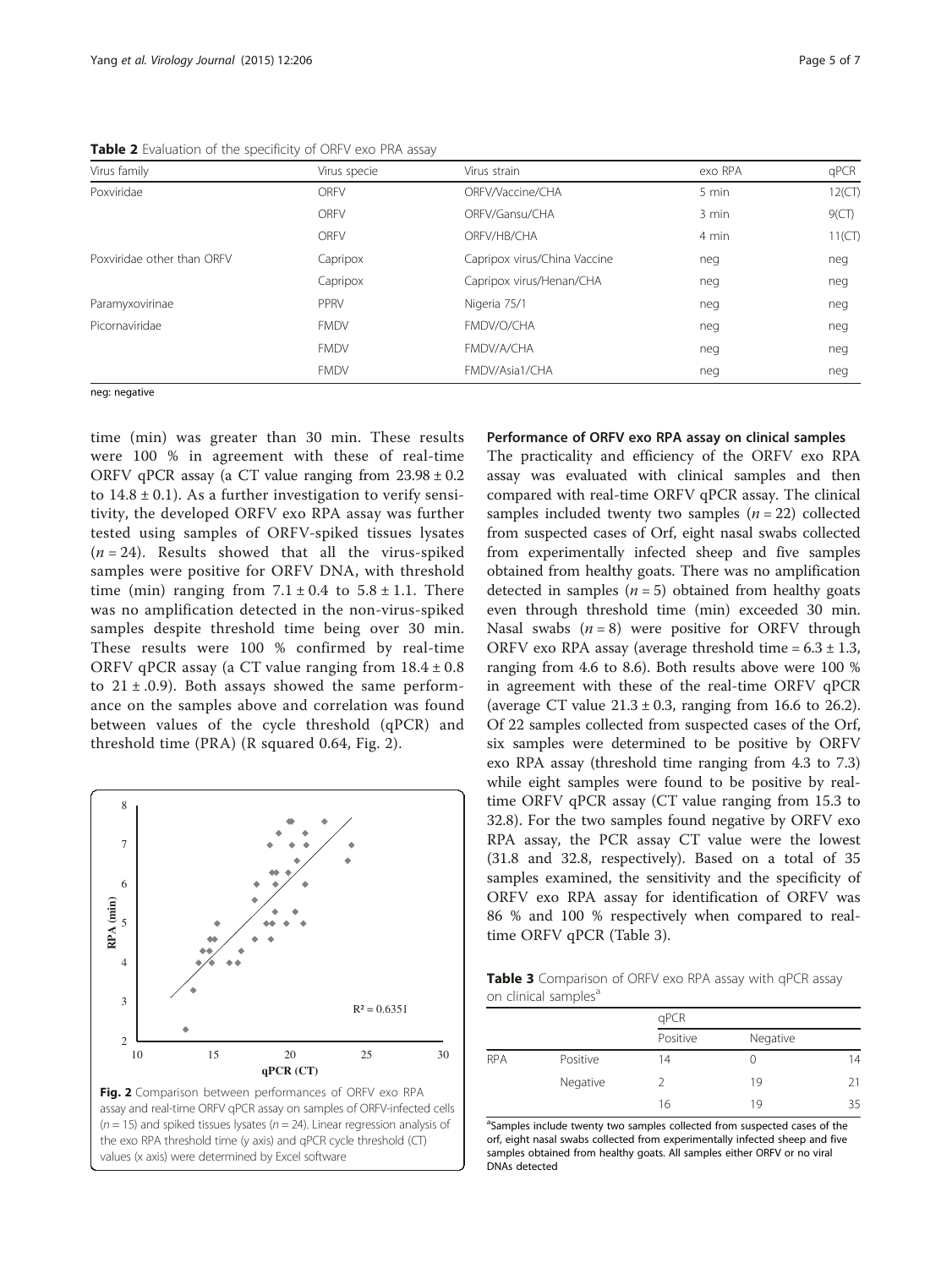#### <span id="page-5-0"></span>**Discussion**

In the present study, a novel fluorescent probe-based RPA assay (ORFV exo RPA assay) was developed and evaluated for detection of ORFV. We demonstrated that the developed ORFV exo RPA assay could detect ORFV at a copy as low as 100 genome copies/reaction, furthermore the results have demonstrated that the developed ORFV RPA exo assay only specifically detects ORFV.

Our data from ORFV-infected A549 cell line has shown that ORFV DNA levels increases over time after inoculation, which indicates the potential capability for quantification of the virus in samples and also that A549 cell line could be a proper cell line for ORFV replication and propagation. No amplification was observed in non-ORFV infected cells/homogenizing tissue samples, this indicates the high specificity of ORFV exo RPA assay in this study. The apparent sensitivity of ORFV exo RPA assay for identification of ORFV in clinical samples was found to be 86 % when compared to real-time ORFV qPCR assay. We believe that this is due to the slightly lower sensitivity of ORFV exo RPA assay and the fact that those two samples were shown to be only weakly positive by real-time ORFV qPCR (a Ct value > 31). The Ct value of such ORFV qPCR positive/ORFV exo RPA negative samples were lower than that of the ORFV qPCR-positive/ORFV exo RPA positive samples. The results taken together indicate that the sensitivity and specificity of ORFV exo RPA assay, using F1/R1 primer set based on the region of ORFV DNA polymerase gene sequences, is comparable to real-time ORFV qPCR assay for detection of ORFV. A recent study showed that the sensitivity of RPA remains slightly lower than that of LAMP assay [[23\]](#page-6-0). In comparison to RT-PCR and LAMP assays, RPA is a relatively novel and less evaluated technology. It is participated that its sensitivity could be further improved as the technology develops and the reaction conditions including RPA primers are fully optimized and evaluated. It is worth mentioning that maximal running time the developed ORFV exo RPA assay required is 30 min, regardless of the viral concentration present in samples as long as it is above the detection limit (i.e. > 100 copies per reaction).

In comparison, to the loop-mediated isothermal amplification (LAMP) technology, which requires a larger set of six primers, a higher temperature (62 °C) and a longer run time, the developed ORFV exo RPA assay is simpler and more rapid. The result can be obtained in less than 20 min and a lower reaction temperature of  $37 \sim 39$  °C is needed, which is an advantage with regard to miniaturization and integration into pen-side tests. In addition, it has high specificity due to the fact that RPA uses specific detection probes, like real-time PCR assay does, while LAMP uses nonspecific intercalating fluorophores [[18, 24](#page-6-0), [25](#page-6-0)]. Unlike LAMP assay,the specificity of the real-time fluorescent probe-based RPA assay based on TwistAmp exo kit, which was used in this study, cannot be checked in agarose gel, because the exonuclease present in the reaction mixture digests most of the amplified product once amplification has ceased. However, amplicons can be checked in agarose gel when TwistAmp basic kit or TwistAmp nfo kit in which the exonuclease is not included, is used, as we demonstrated with a specific band of amplified ORFV product in the gel electrophoresis based on TwistAmp basic kit (Additional file 2: Figure S2). Therefore, RPA has good flexibility in adaption into various detection systems.

#### Conclusions

The ORFV exo RPA assay described is sensitive and specific for rapid detection of ORFV within less than 30 min. The results are encouraging but the assay must be validated by analysis of a larger number of samples from animals infected with ORFV and with different strains before such an assay can be considered for routine diagnostic use.

#### Additional files

[Additional file 1:](dx.doi.org/10.1186/s12985-015-0440-z) Figure S1. Three forward primes (F1-F3), one probe and three reverse primers (R1-R3) were tested to select combinations yielding the highest analytical RPA sensitivity. The amplification results of nine different combination of primers with the exo probe ORFV RPA P (i.e. 1: F1/R1, 2: F2/R2, 3: F1/R2, 4: F2/R1, 5: F1/R3, 6: F2/R3, 7: F3/R1,8: F3/R2,9: F3/R3, 10: NC) were shown in the figure. Standard DNA of 10<sup>4</sup> genome copies were used as template. (DOCX 24 kb)

[Additional file 2:](dx.doi.org/10.1186/s12985-015-0440-z) Figure S2. Analysis of the sensitivity of the recombinase polymerase amplification in agarose gel. TwistAmp basic Kit was used in this reaction. A serial dilution of the ORFV DNA standard plasmids. Positive RPA reaction products (273 bp) can be detected on a stained agarose gel (2 %) (A). NC represent negative control. (DOCX 38 kb)

#### Abbreviations

FBS: fetal bovine serum; FMDV: foot-and-mouth disease virus; LAMP: loop-mediated isothermal amplification; MEM: minimal essential medium; ORFV: orf virus; PBS: phosphate-buffered saline; PPRV: peste des petits ruminants virus; qPCR: quantitative PCR; RPA: recombinase polymerase amplification.

#### Competing interests

The authors declare that they have no competing interests.

#### Authors' contributions

YY,XTQ and ZZ conceived and designed the project. YY performed the study and wrote manuscript, GXW and YJS participated in preparation of virus and samples, XTQ participated in analysis of data. XTQ, YZ and ZZ revised the manuscript. ZZ is the leader of the project. All authors read and approved the final manuscript.

#### Acknowledgements

This work was supported by Innovation Fund of Chinese Academy of Agricultural Sciences(CAAS), China .

#### Author details

<sup>1</sup>State Key Laboratory of Veterinary Etiological Biology, Lanzhou Veterinary Research Institute, Chinese Academy of Agriculture Sciences, Xujiaping 1, Lanzhou 730046Gansu, China. <sup>2</sup>The Medical School, University College London, Gower Street, London WC1E 6BT, UK.